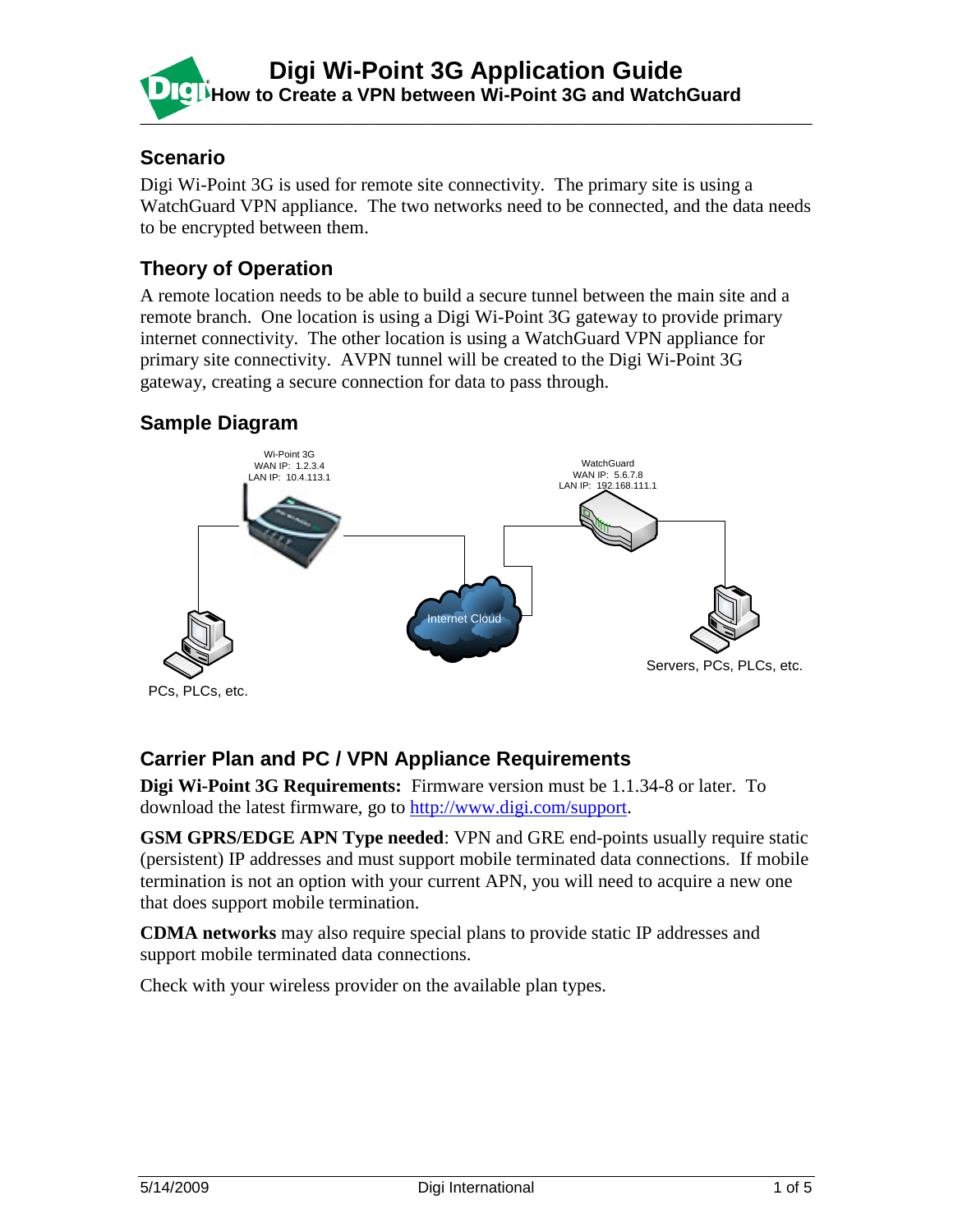# **Digi Wi-Point 3G Configuration**

- 1. Read and follow the quick-start guide for the Digi Wi-Point 3G.
- 2. Assign a static IP address to the Ethernet port (the default address is 192.168.1.1).
- 3. Configure the Digi Wi-Point 3G settings
	- a. Navigate to **Configuration > Network > VPN Settings.**
	- b. Click **VPN Tunnel Settings.**
	- c. Click **Add**.
	- d. Fill in the appropriate settings below:

|                                                                      | <b>Wi-Point 3G Configuration and Management</b>                                                                                                                                                                                            |
|----------------------------------------------------------------------|--------------------------------------------------------------------------------------------------------------------------------------------------------------------------------------------------------------------------------------------|
|                                                                      | DIGI WI-POINT 3G                                                                                                                                                                                                                           |
| Home                                                                 | <b>VPN</b> - Tunnel $#1$ - Configuration                                                                                                                                                                                                   |
| Wizard                                                               |                                                                                                                                                                                                                                            |
| <b>Configuration</b>                                                 | <b>To WatchGuard</b><br><b>Description:</b>                                                                                                                                                                                                |
| <b>Network</b><br>Mobile                                             | ☑<br>Automatically establish this tunnel                                                                                                                                                                                                   |
| <b>Serial Ports</b>                                                  | Wireless WAN<br><b>Local VPN Endpoint:</b>                                                                                                                                                                                                 |
| System                                                               | 5.6.7.8<br><b>Remote VPN Endpoint:</b>                                                                                                                                                                                                     |
| <b>Remote Management</b><br><b>Security</b><br><b>GPS</b>            | $\checkmark$<br><b>ISAKMP</b><br><b>VPN Tunnel:</b>                                                                                                                                                                                        |
| Time                                                                 | Tunnel Network Traffic from the following Local Network:                                                                                                                                                                                   |
| <b>Management</b>                                                    | <b>IP Address:</b><br>104.00                                                                                                                                                                                                               |
| <b>Event Logging</b>                                                 | 255,255,0.0<br>Subnet Mask:                                                                                                                                                                                                                |
| <b>Administration</b>                                                |                                                                                                                                                                                                                                            |
| <b>Update Firmware</b>                                               |                                                                                                                                                                                                                                            |
| <b>Factory Default Settings</b>                                      |                                                                                                                                                                                                                                            |
| <b>AT Command</b>                                                    |                                                                                                                                                                                                                                            |
| <b>PIN Utility</b>                                                   |                                                                                                                                                                                                                                            |
|                                                                      |                                                                                                                                                                                                                                            |
| Logout                                                               | Enable IP Authentication Header (AH)                                                                                                                                                                                                       |
|                                                                      | Use the following IPSEC security settings:                                                                                                                                                                                                 |
|                                                                      | <b>SA Lifetime</b><br><b>Encryption</b><br><b>Authentication</b><br>28800<br>3-DES<br>$\checkmark$<br>$MD5 \sim$<br>secs (1200-28800)                                                                                                      |
|                                                                      | Identity                                                                                                                                                                                                                                   |
| Connections<br>Backup/Restore<br><b>System Information</b><br>Reboot | Tunnel Network Traffic to the following Remote Network:<br>192.168.111.0<br><b>IP Address:</b><br>255.255.255.0<br>Subnet Mask:<br>Following Policy apply to the Tunnel Network Traffic:<br>Enable IP Encapsulating Security Payload (ESP) |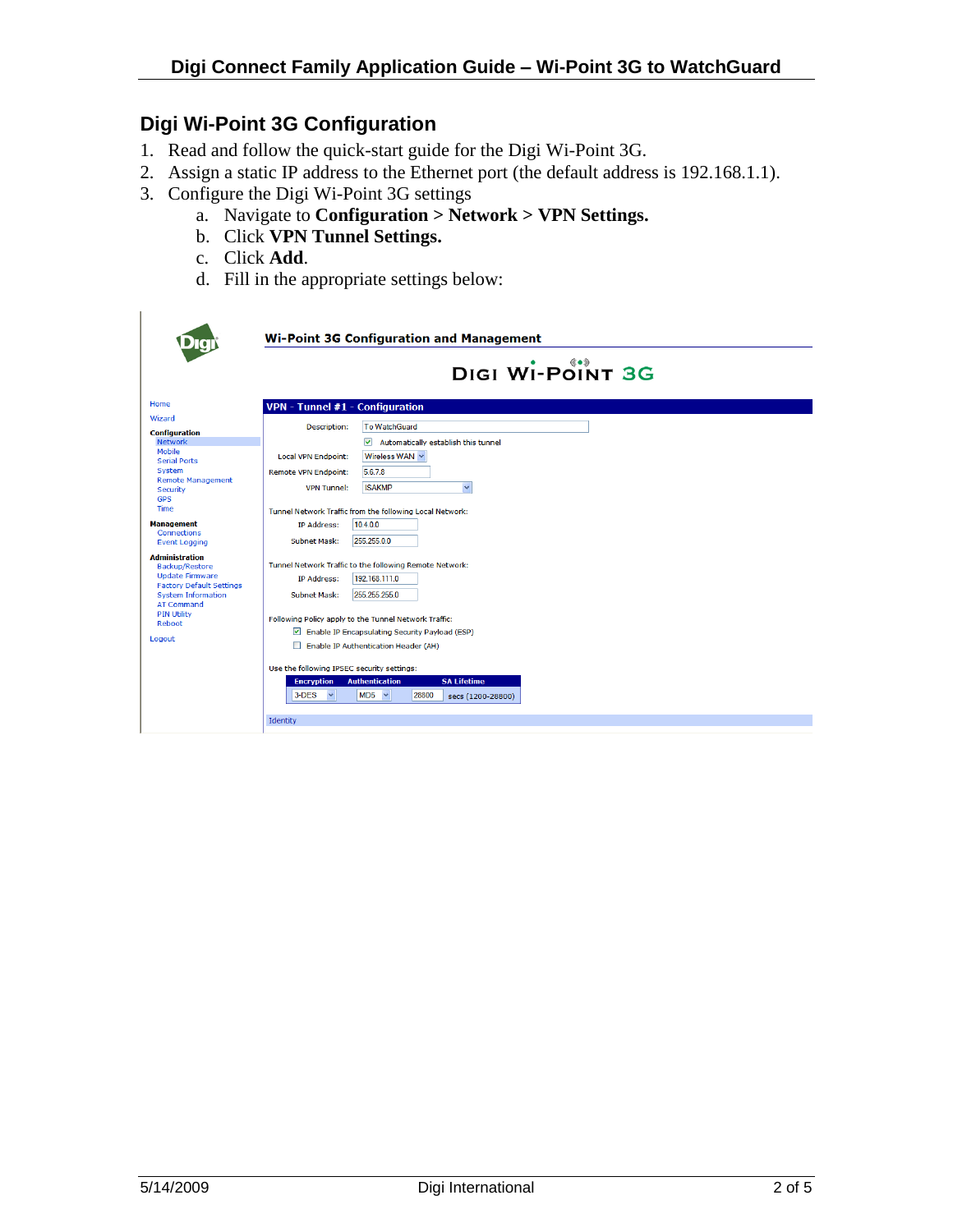### **Digi Connect Family Application Guide – Wi-Point 3G to WatchGuard**

| <b>PIN Utility</b> |                                                                                                         |
|--------------------|---------------------------------------------------------------------------------------------------------|
| Reboot             | Following Policy apply to the Tunnel Network Traffic:<br>Enable IP Encapsulating Security Payload (ESP) |
| Logout             | Enable IP Authentication Header (AH)                                                                    |
|                    |                                                                                                         |
|                    | Use the following IPSEC security settings:                                                              |
|                    | <b>Encryption</b><br><b>Authentication</b><br><b>SA Lifetime</b>                                        |
|                    | $MD5 \sim$<br>28800<br>$3$ -DES $\vee$<br>secs (1200-28800)                                             |
|                    |                                                                                                         |
|                    | Identity                                                                                                |
|                    | $\bigcirc$ Use the following as the identity:                                                           |
|                    | <b>Identity string:</b>                                                                                 |
|                    | <b>O</b> Use the Mobile IP address as the identity                                                      |
|                    |                                                                                                         |
|                    | <b>Security Settings</b>                                                                                |
|                    | Main<br>$\checkmark$<br><b>Connection Mode:</b>                                                         |
|                    | Diffie-Hellman:<br>Group 2 $\vee$                                                                       |
|                    |                                                                                                         |
|                    | Enable Perfect Forward Secrecy (PFS)                                                                    |
|                    | Use the following pre-shared key to negotiate IKE security settings:                                    |
|                    | 123456<br>$\triangle$                                                                                   |
|                    | Ī.                                                                                                      |
|                    | Use the following policy to negotiate IKE security settings:                                            |
|                    | <b>Authentication</b><br><b>SA Lifetime</b><br><b>Encryption</b><br><b>Integrity</b>                    |
|                    | Pre-Shared Key<br>3-DES (192-bit) v<br>$MD5 \sim$<br>86400<br>secs (1200-86400)                         |
|                    |                                                                                                         |
|                    |                                                                                                         |
|                    |                                                                                                         |
|                    | Apply                                                                                                   |
|                    |                                                                                                         |
|                    |                                                                                                         |
|                    | Copyright @ 1996-2008 Digi International Inc. All rights reserved.<br>http://www.digi.com/              |

- e. Click **Apply** to save the changes.
- f. A reboot is required for the settings to take effect. **Reboot** the unit.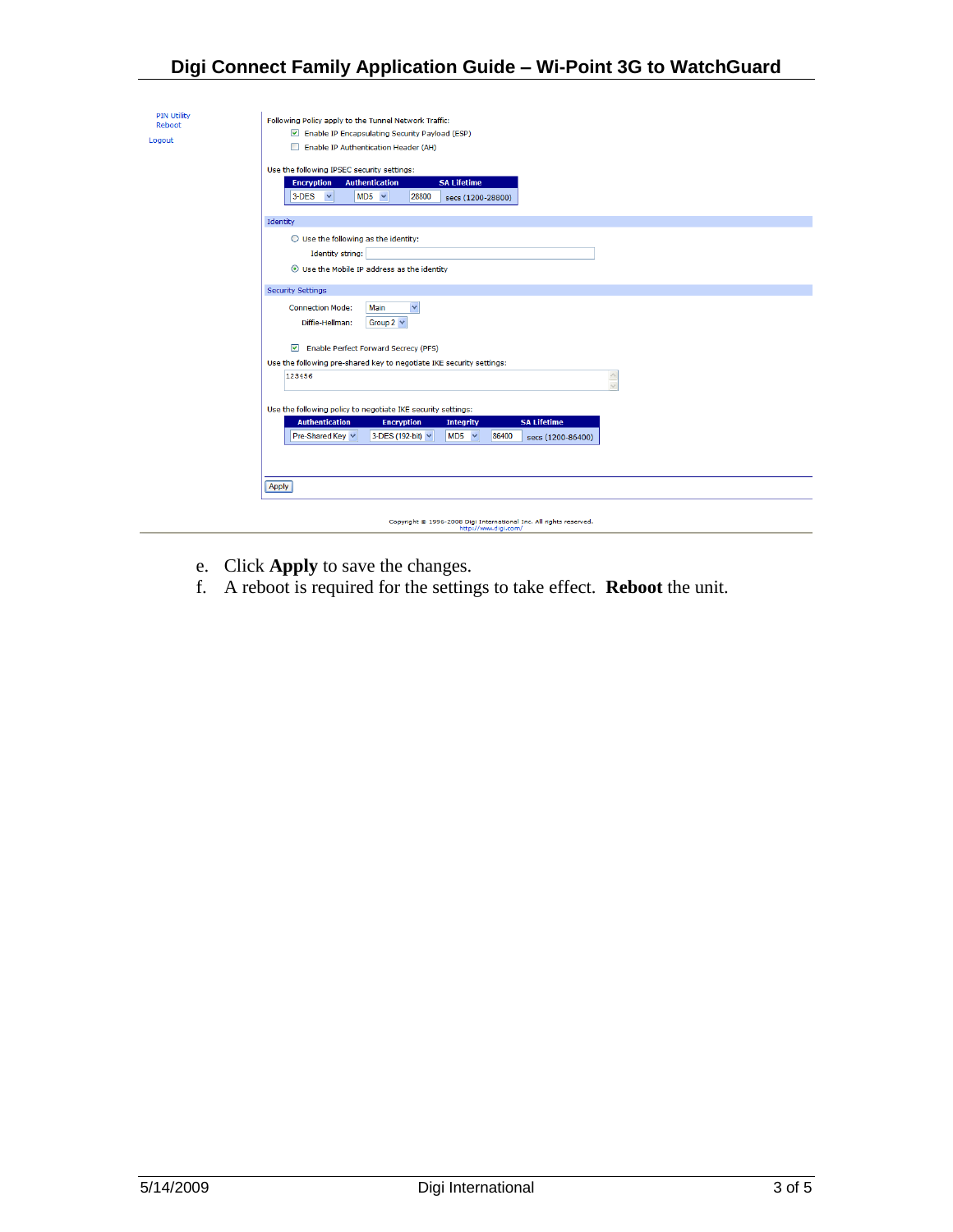#### **WatchGuard VPN Configuration**

- 1. Configure the WatchGuard VPN device
	- a. Log into the Web Interface of the WatchGuard device.
	- b. Navigate to **VPN** in the left hand panel.
	- c. Under the section titled 'Manual VPN Gateways', click **Configure**.
	- d. Click **Add** to add a new VPN policy.
	- e. Fill in the appropriate information shown in the screenshots below

| WatchGuard                                                                                                                                                                                                                                                         | <b>Firebox X Edge</b><br>LiveSecurity   Help   Support   About Us   Contact Us                                                                                                                                                                                                                                                                                                       |
|--------------------------------------------------------------------------------------------------------------------------------------------------------------------------------------------------------------------------------------------------------------------|--------------------------------------------------------------------------------------------------------------------------------------------------------------------------------------------------------------------------------------------------------------------------------------------------------------------------------------------------------------------------------------|
| <b>System Status</b><br>貝<br><b>Network</b><br>n<br><b>Firebox Users</b><br>頁<br>Administration<br>$\overline{\mathbf{u}}$<br>Firewall                                                                                                                             | VPN > Manual VPN<br><b>Edit Gateway</b>                                                                                                                                                                                                                                                                                                                                              |
| $\overline{\mathbf{u}}$<br>Logging<br>A<br>WebBlocker<br>n<br><b>VPN</b><br>Wizards<br><b>Authenticate User</b>                                                                                                                                                    | Name To_WiPoint<br>Shared Key 123456<br><b>Phase 1 Settings</b><br>Mode Main Mode<br>$\checkmark$<br>Remote IP Address<br>Local ID 5.6.7.8<br>Type IP Address<br>Ÿ<br>Remote ID 1.2.3.4<br>Type IP Address<br>$\ddot{\phantom{1}}$<br>Authentication Algorithm MD5-HMAC<br>Encryption Algorithm 3DES-CBC                                                                             |
|                                                                                                                                                                                                                                                                    | Negotiation expires in 0<br>kilobytes<br>Negotiation expires in 24<br>hours<br>Diffie-Helman Group 2 v<br>Send IKE Keep Alive Messages<br><b>Phase 2 Settings</b><br>Authentication Algorithm   MD5-HMAC<br>$\checkmark$<br>Encryption Algorithm 3DES-CBC<br>Enable Perfect Forward Secrecy<br>Key expires in 8192<br>kilobytes                                                      |
| <b>WatchGuard</b><br><b>System Status</b><br>$\blacksquare$<br>Network<br>$\mathbf{u}$<br><b>Firebox Users</b><br>鳳<br>Administration<br>$\overline{\mathbf{H}}$<br>Firewall<br>$\blacksquare$<br>Logging<br>$\blacksquare$<br>WebBlocker<br>$\blacksquare$<br>VPN | <b>Firebox X Edge</b><br>LiveSecurity   Help   Support   About Us   Contact Us<br>Encryption Algorithm SDESTORC V<br>Negotiation expires in 0<br>kilobytes<br>Negotiation expires in 24<br>hours<br>Diffie-Helman Group 2 V<br>Send IKE Keep Alive Messages<br><b>Phase 2 Settings</b><br>Authentication Algorithm MD5-HMAC<br>$\checkmark$                                          |
| <b>Wizards</b><br><b>Authenticate User</b>                                                                                                                                                                                                                         | Encryption Algorithm 3DES-CBC<br>Enable Perfect Forward Secrecy<br>Key expires in 8192<br>kilobytes<br>Key expires in 24<br>hours<br>The Firebox X Edge creates a tunnel for each remote network you define. To operate correctly, you must<br>configure the remote peer the same way.<br><b>Local Network</b><br><b>Remote Network</b><br>192.168.111.0/24<br>10.4.0.0/16<br>Remove |
|                                                                                                                                                                                                                                                                    | Local Network 0.0.0.0/0<br>Add<br>Remote Network 0.0.0.0/0<br><b>Submit</b><br>Reset                                                                                                                                                                                                                                                                                                 |

f. Click **Submit** to save the changes.